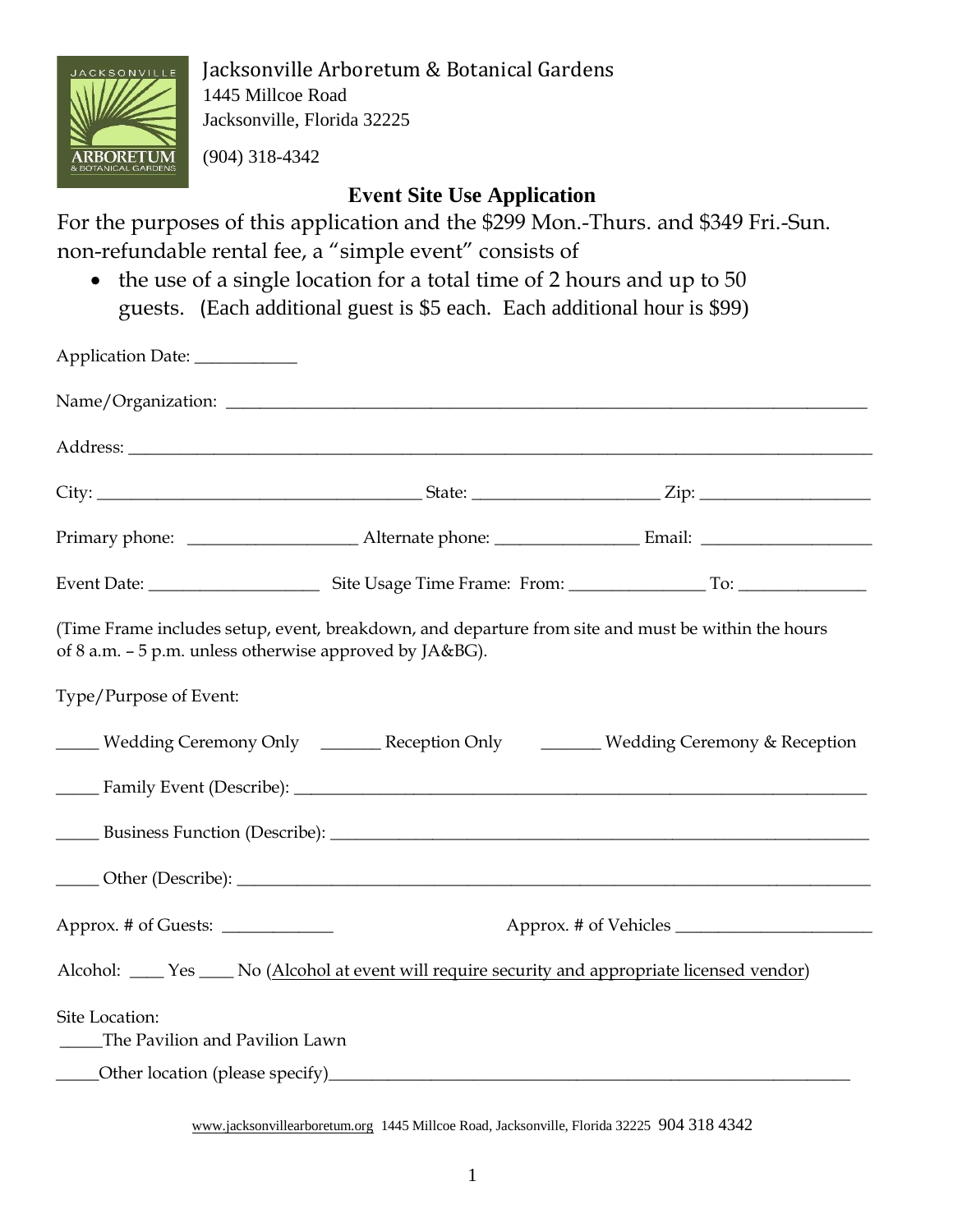# **Jacksonville Arboretum & Botanical Gardens Site Rental Reservation Application**

Page 2

\_\_\_\_\_\_\_\_\_\_\_\_\_\_\_\_\_\_\_\_\_\_\_\_\_\_\_\_\_\_\_\_\_\_\_\_\_\_\_\_\_\_\_\_\_\_\_\_\_\_\_\_\_\_\_\_\_\_\_\_\_\_\_\_\_\_\_\_\_\_\_\_\_\_\_\_\_\_\_\_\_\_\_\_\_\_

Comments:

For information on site rental fees, event locations, guidelines, and reservation request forms, go to [www.jacksonvillearboretum.org.](http://www.jacksonvillearboretum.org/) To arrange a tour to view event locations, email the Rental Coordinator at info@jacksonvillearboretum.org. Tours are by appointment only. All reservation requests must be made in writing and submitted via mail (address below) or email at info@jacksonvillearboretum.org. A minimum of 90 days advance notice for site rentals is required; however, JA&BG may, at its sole discretion, make exceptions if the request can be accommodated within the timeframe. Please allow 3-5 business days for a response, which will include a copy of our Rental Agreement and Site Rental Rates. A provisional booking date may be held for 10 days. Event date is not guaranteed until a signed Rental Agreement and a 50% nonrefundable deposit is received. Event may be cancelled if remaining amount due is not received by the due date.

### **General**

- Event party must abide by all rules and regulations posted at the Arboretum & on its website
- Since JA&BG is open to the public 7 days a week, there may be other visitors enjoying the Arboretum during an event. JA&BG will provide event signs to steer visitors away from event activities but cannot prevent visitors from observing or approaching the event area.
- No smoking on the premises including parking lot
- No dressing rooms are available
- No rice, birdseed or confetti may be thrown
- No balloon, dove or butterfly releases
- No flammable candles, torches or other such flames may be used including sparklers
- Soap bubbles and non-synthetic flower petals are permitted if petals are picked up after Event
- Client event signs and banners must be approved by JA&BG and contained within rental area. JA&BG will provide private event signage to inform public.
- No tacking, pinning, nailing or taping to any trees, shrubs or built surfaces  $\&$  no plants may be covered or disturbed.
- No refunds for inclement weather; Client responsible for making alternate arrangements
- Alcohol may only be served by a caterer or other person who is properly licensed by the State of Florida to dispense alcoholic beverages and shall be confined to the Rental Site.

JA&BG reserves the right to approve or reject at its sole discretion, for any reason, any and all requests to schedule events on the property.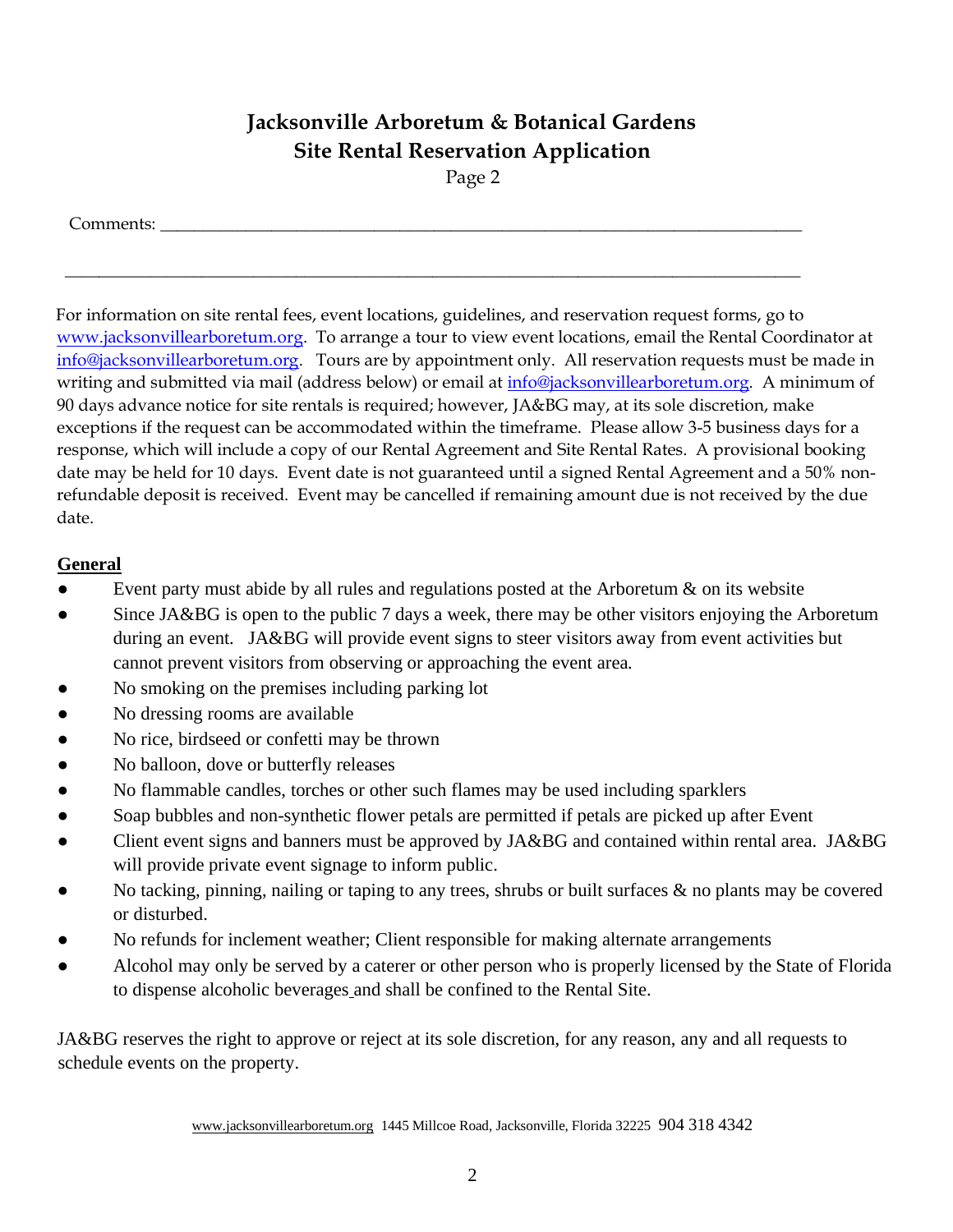• Each signatory agrees to defend, indemnify, and hold harmless the City and the Jacksonville Arboretum & Botanical Gardens, Inc., and their officers and its employees, and hereby release the same, from and against all liability, claims, demands, and expenses, including court costs and reasonable attorney's fees, on account of any property damage, bodily injury, sickness, damages, or other loss of any kind whatsoever, which arise out of an event at the Jacksonville Arboretum & Botanical Gardens, if such injury, loss, or damage is caused in whole or in part by, or is claimed to be caused in whole or in part by the act, omission, or other fault of myself, or any other participating in an Arboretum event. From time to time, Jacksonville Arboretum and Botanical Gardens (JABG) staff and volunteers may photograph the grounds, visitors, staff, and/or volunteers to document activities and events that are taking place. These visuals may be used in promotional materials, on the website, or for other public relations purposes. By signing below, you 1) give consent to be photographed, 2) give consent for the images to be used at the discretion of the JABG staff and/or volunteers, and 3) understand that there is no monetary exchange for use of your image by JABG and its affiliates.